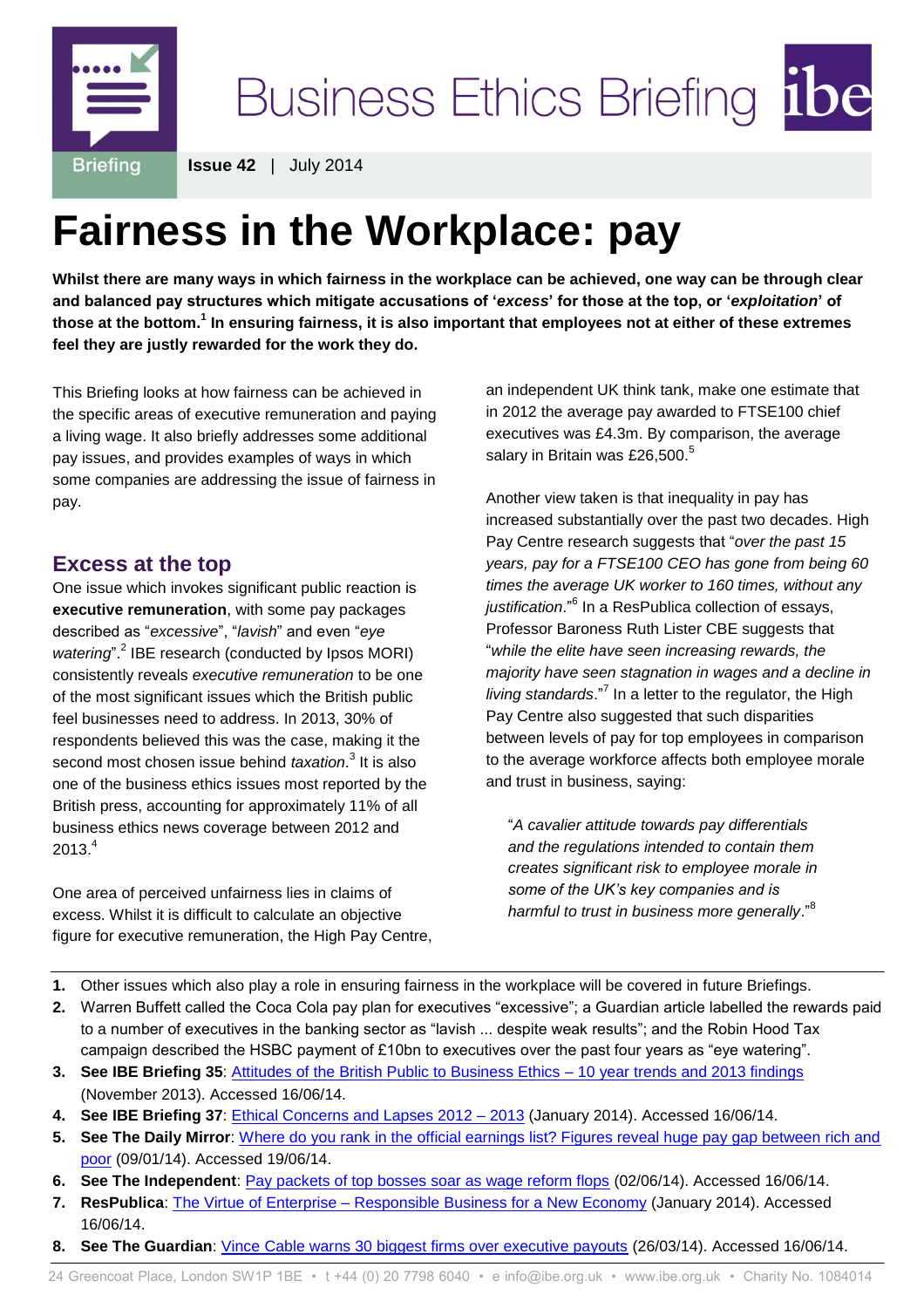**Fairness in the Workplace: pay**

**Issue 42** | July 2014

Further to this argument are claims that executive remuneration packages are not appropriately linked to company or individual performance. In 2014, UK Business Minister Vince Cable warned 30 of the largest FTSE100 companies about their conduct in this area in the wake of accusations of "*lavish rewards for ... top staff despite weak results*", especially in the banking sector.<sup>9</sup> Additionally, a discussion paper released by the High Pay Commission in 2010 noted that since the mid-1990s, the link between executive pay and performance has led "*to huge increases in performance-related remuneration*" without a "*corresponding leap forward in company performance*".<sup>10</sup>

Recently, the annual meetings of a number of companies have seen a substantial proportion of shareholders refusing to back pay schemes. In 2014 **Barclays**, **Standard Chartered**, **Hiscox**, **ITV**, **AstraZeneca**, **Ocado**, **Reckitt Benckiser** and **BG Group**, and others, have all experienced significant resistance to their proposals. The largest dissent was at engineering firm **Kentz** where 49.7% of shareholders failed to back the executive pay package.

Regulatory reforms. Over the past few years there have been two significant changes to regulation aimed at improving transparency in the boardroom and linking pay to performance. The first gives shareholders a binding vote on company remuneration policy every three years and the second requires companies to take into account the pay and conditions of the average employee at their organisation when setting executive pay.

Further, the ethics of the approach adopted by a number of UK banks to the EU bonus cap which was introduced in 2014 has been questioned. The cap, which limits the bonus payable to senior bankers to 100% of annual salary, or 200% with shareholder

approval, is intended to limit the size of remuneration packages. However, organisations including **Lloyds Banking Group**, **Barclays**, **Virgin Money** and **HSBC** have been accused of side stepping the proposals by introducing monthly *allowances* payable in cash or shares and consequently ignoring the spirit of the new law.<sup>11</sup> For example, Barclays agreed an £18,000-aweek payment in shares for its chief executive, with Lloyds also offering a similar package to its CEO. HSBC agreed to pay its chief executive a quarterly "*allowance*" in shares or cash, resulting in a 140% pay rise, compared to the 3% offered to staff in call centres and branches.<sup>12</sup>

## **Exploitation at the bottom**

Minimum wage. At the opposite end of the scale, issues of fairness also arise around the wages of the lowest paid employees.<sup>13</sup> One company currently experiencing global employee unrest due to perceived unfairness in levels of pay is fast food giant **McDonalds**. In an escalation of a campaign that began in November 2012 when approximately 200 employees went on strike demanding an hourly minimum wage of \$15, further protests occurred in May 2014 across the US, Brazil, Japan and South Korea. The aim of the protests was to highlight that it is not only workers in sweatshops who suffer to produce corporate profits.<sup>14</sup>

In the UK, the legal minimum wage is currently £6.31 per hour for employees over the age of 21. However, it is generally acknowledged that this is considered to be insufficient to support a reasonable standard of living. By contrast, the Living Wage, calculated to be £7.65, (£8.80 in London), is an initiative aimed at paying employees enough to live on (see Box 1).

#### **9.** *ibid* fn[8].

- **10. The High Pay Commission**: What are [we paying for? Exploring executive pay and performance](http://www.mbsportal.bl.uk/secure/subjareas/accfinecon/highpaycommission/126842whatarewepayingfor11.pdf) (November 2010). Accessed 16/06/14.
- **11. See The Guardian:** [Barclays and Lloyds sidestep EU rules and hand bosses almost £1m in shares](http://www.theguardian.com/business/2014/mar/05/lloyds-bank-boss-shares-eu-bonus-cap) (05/03/14). Accessed 16/06/14.
- **12. See The Mirror**: [HSBC chief banks pay rise of 140% in order to sidestep EU bankers bonus cap](http://www.mirror.co.uk/money/city-news/hsbc-chief-banks-pay-rise-3180904) (24/02/14). Accessed 16/06/14.
- **13.** This Briefing makes the assumption that employers abide by relevant legislation, and pay their employees at least the National Minimum Wage.
- **14. See The Guardian**: [You want fries with your poverty wages and exploited McDonald's workers?](http://www.theguardian.com/commentisfree/2014/may/15/poverty-wages-exploited-workers-mcdonalds-protests) (15/05/14). Accessed 16/06/14.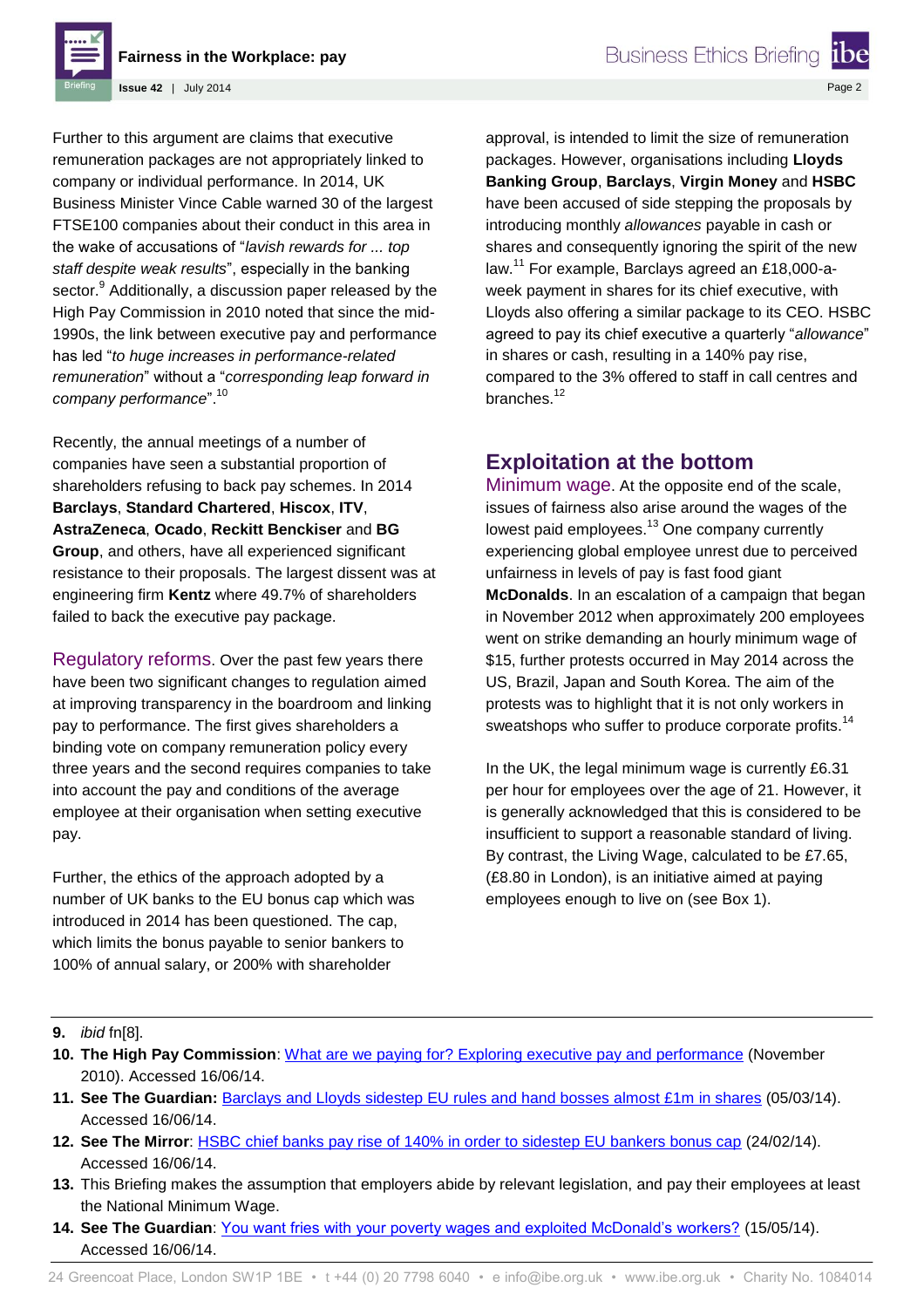

**Fairness in the Workplace: pay**

**Issue 42** | July 2014

#### **Box 1** The Living Wage

The Living Wage initiative "*embodies the notion of a fair*  day's pay for a fair day's work",<sup>15</sup> and asks employers to choose to pay the Living Wage on a voluntary basis. The Living Wage Foundation lists KPMG, Nationwide and Aviva (amongst others) as principle partners, and a number of financial institutions, including Barclays, were amongst the earliest adopters. As of June 2014, there are 712 Living Wage accredited employers and an additional sixteen major service providers.

The London Living Wage is based upon calculations by the Greater London Authority (GLA) which use a combination of two calculations to work out the *poverty threshold wage*, to which a 15% margin is added to "*protect against unforeseen events*".<sup>16</sup> Outside London the rate is calculated by the Centre for Research in Social Policy at Loughborough University. This calculation is based on the Minimum Income Standard for the UK, and looks at what households need in order to have a minimum acceptable standard of living.<sup>17</sup> Both are based on the findings from focus groups.<sup>18</sup>

The Living Wage reports to be: '*Good for Business'*, quoting an independent study which suggested that more than 80% of employers believe that the Living Wage had enhanced the quality of the work of their staff, while absenteeism had fallen by approximately 25%; '*Good for Families*', as the Living Wage affords people the opportunity to provide for themselves and their families and 75% of employees reported increases in work quality as a result of receiving the Living Wage; and '*Good for Society*'.

There are a number of arguments both for and against paying a living wage. Some economists suggest that increasing the minimum wage would decrease the availability of jobs due to increased costs for organisations,<sup>19</sup> and introducing a statutory living wage has been argued against, with the National Institute of Economic and Social Research suggesting that there "*could be a net reduction of around 160,000 jobs in the labour market from a statutory Living Wage*."<sup>20</sup> This is amongst the reasons that it is proposed that the Living Wage remains a voluntary initiative for the time being. $21$ However, others, such as London Mayor Boris Johnson, stress that paying a living wage is "*...not only morally*  right, but makes good business sense too."<sup>22</sup> To this end, the Living Wage Commission summarises the business benefits of paying a living wage as: productivity increases associated with higher effort and openness to change of job role; lower staff turnover; reduced absenteeism; increased stability of the workforce; improved morale, motivation and commitment; reputational benefits; and for many employers, a relatively small increase in wage budgets.<sup>23</sup>

It is not just large commercial organisations accused of exploiting their employees. Claims have also been made against the UK government, public sector organisations, and academic institutions where research by the National Union of Students and Unison suggested that over 12,500 people across 80 UK academic institutions are paid less than a living wage. $^{24}$ 

### **Additional Issues**

In addition to these issues, practices that can be perceived to be unfair can also arise at any level across the workforce. Examples of these include pay differences between men and women, paying equally skilled/qualified staff different amounts for performing the same role, and not paying part-time employees the same salary pro rata as full time equivalents. See Box 2 for examples.

- **15. The Living Wage Commission**: Work that pays [the final report of the Living Wage Commission](http://livingwagecommission.org.uk/wp-content/uploads/2014/06/Work-that-pays_The-Final-Report-of-The-Living-Wage-Commission_w-3.pdf) (June 2014). Accessed 24/06/14.
- **16. GLA Economics**: A Fairer London [The 2013 Living Wage in London](http://www.london.gov.uk/sites/default/files/living-wage-2013.pdf) (November 2013). Accessed 20/06/14.
- **17. See Centre for Research in Social Policy**: [The Living Wage.](http://www.lboro.ac.uk/research/crsp/mis/thelivingwage/) Accessed 20/06/14.
- **18.** *ibid* fn[15].
- **19. See Institute of Economic Affairs**: [Living Wage likely to destroy jobs and increase poverty](http://www.iea.org.uk/blog/living-wage-likely-to-destroy-jobs-and-increase-poverty) (11/09/12). Accessed 16/06/14.
- **20. See NIESR discussion paper**: [Modelling demand for low skilled/low paid labour: Exploring the employment trade](http://www.niesr.ac.uk/sites/default/files/publications/dp404.pdf)[offs of a Living Wage](http://www.niesr.ac.uk/sites/default/files/publications/dp404.pdf) (January 2013). Accessed 24/06/14.
- **21.** *ibid* fn[15].
- **22. See The Living Wage Foundation**: [www.livingwage.org.uk](file://IBE-DC01/Scratch$/Projects/IBE%20Briefings/In%20Progress/Fairness%20in%20the%20workplace/www.livingwage.org.uk)
- **23.** *ibid* fn[15].
- **24. See TSL Education**: [Almost 13,000 university employees 'paid less than living wage'](http://www.timeshighereducation.co.uk/news/many-university-employees-paid-less-than-living-wage/2008727.article) (04/11/13). Accessed 16/06/14.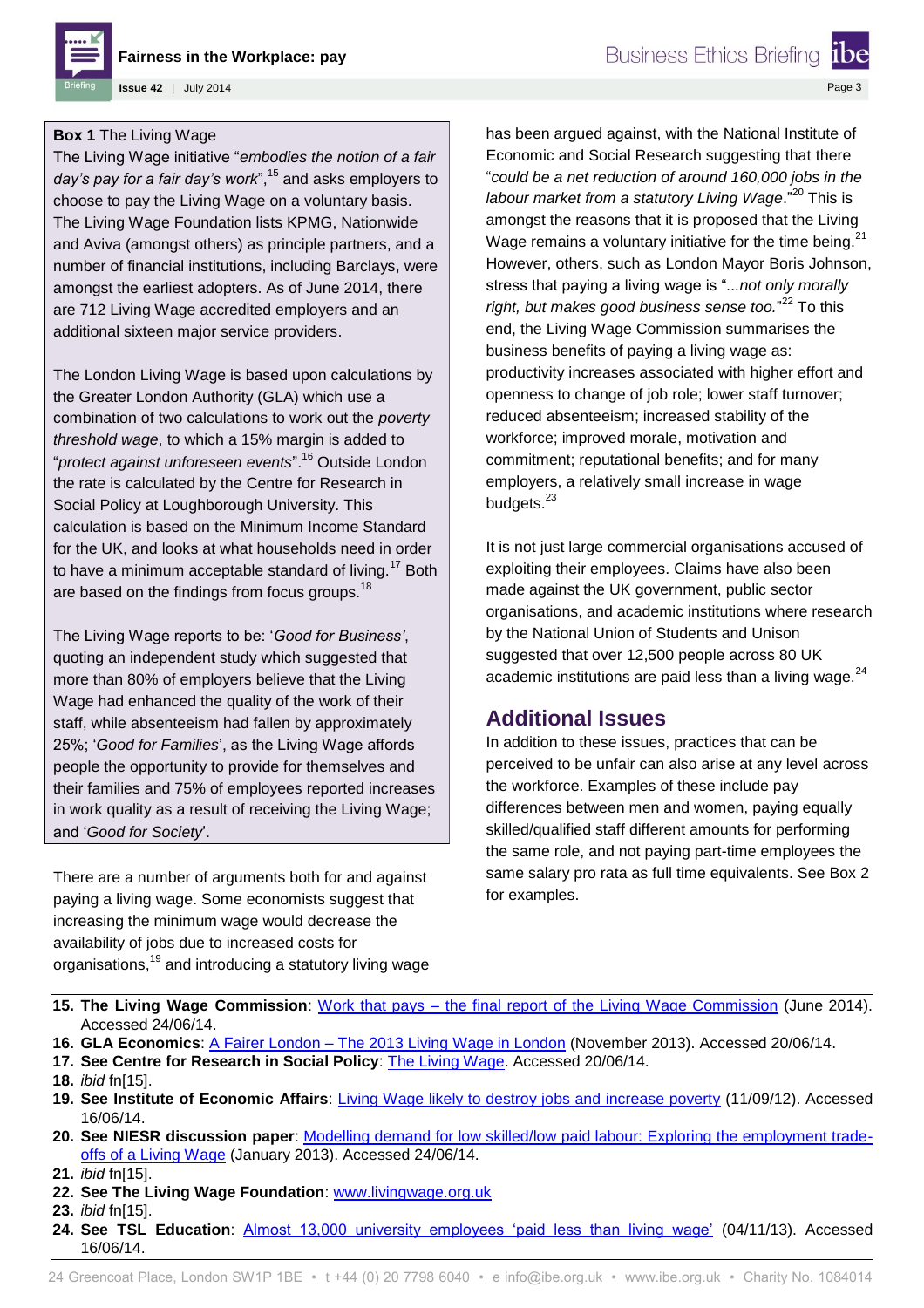

**Issue 42** | July 2014

**Box 2** Examples of unfair pay practices

Gender pay differences. Figures from the Office of National Statistics (ONS) show that in the UK full-time female workers earn 15.7% less than men overall, with the disparity widest amongst middle earners. This difference is exaggerated further for those on part-time contracts.<sup>25</sup>

Rewarding loyalty. A Forbes' article suggests that over the course of a lifetime, employees who stay at an organisation for more than two years on average will earn 50% less than those who move on every two years. This is based on the fact that wage rises for employees have not kept pace with market conditions. The average employee receives a yearly salary increase of 3%, whereas the average raise received by those who leave and start fresh somewhere else is between a 10% to 20% increase in salary.<sup>26</sup> Organisations should compensate all employees commensurate with their experience and qualifications for the role. A Palo Alto blog suggests that organisations ask the question: "*if you had to hire a new person to replace your existing one, would you have to pay more than their salary, or less?*" 27

Conversely, in an example of the reverse of this practice, a number of predominantly younger employees at **British Airways** have recently voted for strike action in response to schedules and salaries where the belief is that they are employed under inferior terms and conditions to pre-existing crew, and basic pay is believed to be £12,000 pa. $^{28}$ 

## **Corporate practice**

Living wage. Of the specific issues considered in this Briefing, paying a living wage is the one being most actively addressed by organisations. When **Gap**  announced in 2014 that it was increasing the wage of its employees at the bottom of its pay scale its Chief Executive emphasised both the benefits to the company and the employees, as well as the link to corporate values:

"*Our decision to invest in front-line employees will directly support our business, and is one that we expect to deliver a return many times over.... We have very good people today but to attract and retain the best talent we have to make sure we invest in them.... We work for a company with a strong set of values, which can be directly linked to our founders, Doris and Don Fisher. They invented specialty apparel retail, but Don also challenged us to live up to our promise to 'do more than sell clothes.'*" 29

**Business Ethics Briefing** 

Another organisation proactively engaging with this issue and communicating clearly on it is **Ben & Jerry's** (owned by Unilever) which has a section of its website explicitly covering a "*livable wage*", saying:

"*Ben & Jerry's commitment to economic justice starts with our employees. That's why we're committed to paying all of our Ben & Jerry's Vermont full time workers a livable wage.... Every year, we recalculate the livable wage to make sure it's keeping up with the actual cost of living in Vermont. In recent years, Ben & Jerry's livable wage has been nearly twice the national minimum wage, landing at \$16.13 in 2013.*" 30

Despite being unable to commit to paying a living wage to all workers in factories in its supply chain, **Patagonia**  communicates its stance on paying a Living Wage openly on the FAQ page on the corporate website. See Box 3.

- **25. See The Guardian**: [Gender pay gap hits middle-earning women hardest](http://www.theguardian.com/society/2014/jun/07/women-pay-gap-middle-earners) (07/06/14). Accessed 25/06/14.
- **26. See Forbes**: [Employees who stay in companies longer than two years get paid 50% less](http://www.forbes.com/sites/cameronkeng/2014/06/22/employees-that-stay-in-companies-longer-than-2-years-get-paid-50-less/) (22/06/14). Accessed 25/06/14.
- 27. See Bplans: [Are you treating your long-term employees well?](http://articles.bplans.com/are-you-treating-your-long-term-employees-well/) Accessed 25/06/14.
- **28. See The Guardian**: [British Airways cabin crew 'ready to strike' over pay claim](http://www.theguardian.com/business/2014/jun/22/british-airways-strike-action-threat-pay-claim-ba) (22/06/14). Accessed 25/06/14.
- **29. See New York Times**: [Gap to Raise Minimum Hourly Pay](http://www.nytimes.com/2014/02/20/business/gap-to-raise-minimum-hourly-pay.html?_r=1) (19/02/14). Accessed 16/06/14.
- **30. See Ben & Jerry's**: [Livable Wage.](http://www.benjerry.com/values/how-we-do-business/livable-wages) Accessed 16/06/14.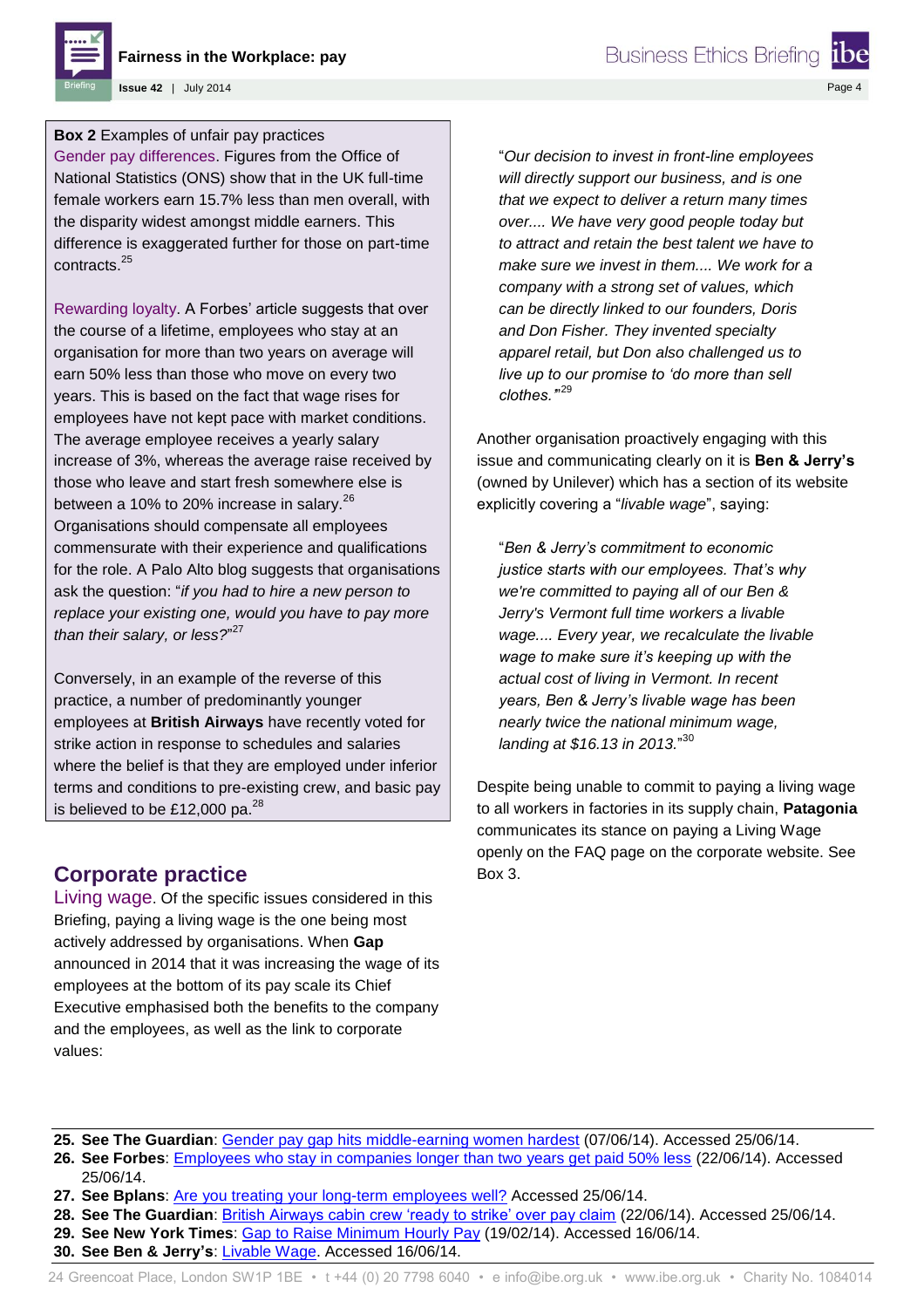**Fairness in the Workplace: pay**

**Business Ethics Briefing** 

Page 5

**Issue 42** | July 2014

**Box 3** Do workers in factories making Patagonia clothes earn a living wage? $31$ 

"*Not all do. We require that factories pay their workers a legal minimum wage or better, that working conditions be decent, and that workers have the right to join a union.... We prefer to work with factories who pay workers enough to meet basic needs – and more. We agree with the living wage principle [but] living wage can be hard to define.*

*...There's no excuse, though, for exploitation of the labour of poor people to make nice things for the better off. We believe the best way to achieve a living wage is for a collaborative association like the Fair Labour Association (FLA) to establish a living wage (or fair wage) clause, which would ensure that all companies who are members agree to add to their Codes of Conduct the same standard as well as a graduated or "stepped" timetable for achieving it.*

*For the moment, we track minimum and prevailing wages in each country from which we source; we work toward a higher, fair or living wage in our costing negotiations with each factory.*"

In the UK, cosmetics company **Lush** committed to paying a living wage to staff in 2011. When the move was announced the company was recognised as the first in the UK to make this guarantee to staff. The scheme is reported to have lifted 200 employees out of poverty. Despite the cost to the company being estimated at £300,000 per annum, Mark Constantine, Chief Executive, believed that it was about "*fairness and good business practice"* saying *"it makes business sense to pay a living wage because staff can deliver better service if they're not also worrying about the rent*".<sup>32</sup> Other UK organisations committed to paying a living wage are **Nationwide Building Society** – who were the first high street brand to sign up to the scheme, and **Aviva** – who in 2014 extended their commitment to all employees, whether full-time or part of the subcontracted workforce.

Executive remuneration. The ethical issues surrounding executive remuneration have elicited various reactions from organisations including seeking to engage with shareholders, listening to their perceptions and acting on them where appropriate. According to Will Pomroy, National Association of Pension Funds, "*it is vitally important that companies engage with their shareholders. It is even more important that they subsequently both listen to and reflect upon the messages they hear.*" 33

For example, when **Standard Chartered** failed to consult properly with shareholders about new bonuses for the chief executive and other senior directors, 41% voted against the proposed pay packet. By contrast, when confronted with shareholder discontent about a proposed increase to the chairman's remuneration, **HSBC** held talks with shareholders and adjusted the proposed package accordingly.<sup>34</sup> The revised package was accepted by 83.95% of shareholders.<sup>35</sup>

Fair pay throughout the workforce. Pay levels and payment terms should be fair to all employees across an organisation, and not limited to just those at the top and bottom. Organisations could include a short statement addressing this in the code of ethics to provide guidance to staff and as a reiteration of its commitment to its employees. At present such statements appear to be rare. The IBE Illustrative Code offers one such example:

"*In recognition of the efforts of the individual in helping to create the success of the company, it will maintain a framework of fair and just remuneration policies and structures. Pay systems will seek to recognise both the contribution of the individuals and the performance of the departments of the business in which they work.*" 36

Achieving a perception of fairness in terms of pay is a difficult reality currently facing organisations. Including employees in processes will help to ensure balance in this area. In order to satisfy this need, as a minimum, organisations need to be able to justify policies and structures internally, and communicate clearly with employees.

- **31. See Patagonia Inc**: [FAQs.](http://www.patagonia.com/us/patagonia.go?assetid=67517) Accessed 16/06/14
- **32. See The London Evening Standard**: [Lush founder becomes first store boss to pledge living wage of £7.85](http://www.standard.co.uk/news/lush-founder-becomes-first-store-boss-to-pledge-living-wage-of-785-6394231.html) (20/04/11). Accessed 16/06/14.
- **33. See The Guardian**: [Standard Chartered under pressure over executive pay after investor revolt](http://www.theguardian.com/business/2014/may/18/standard-chartered-pressure-executive-pay-investor-revolt) (18/05/14). Accessed 16/06/14.
- **34.** *ibid* fn[33].
- **35. See eFinancialNews**: [Shareholders pass HSBC pay plan](http://www.efinancialnews.com/story/2014-05-23/hsbc-agm-2014-pay?ea9c8a2de0ee111045601ab04d673622) (23/05/14). Accessed 16/06/14.
- **36. See IBE Illustrative Code – updated**: available from [www.ibe.org.uk/list-of-publications/67/47](file://IBE-DC01/Scratch$/Projects/IBE%20Briefings/In%20Progress/Fairness%20in%20the%20workplace/www.ibe.org.uk/list-of-publications/67/47)